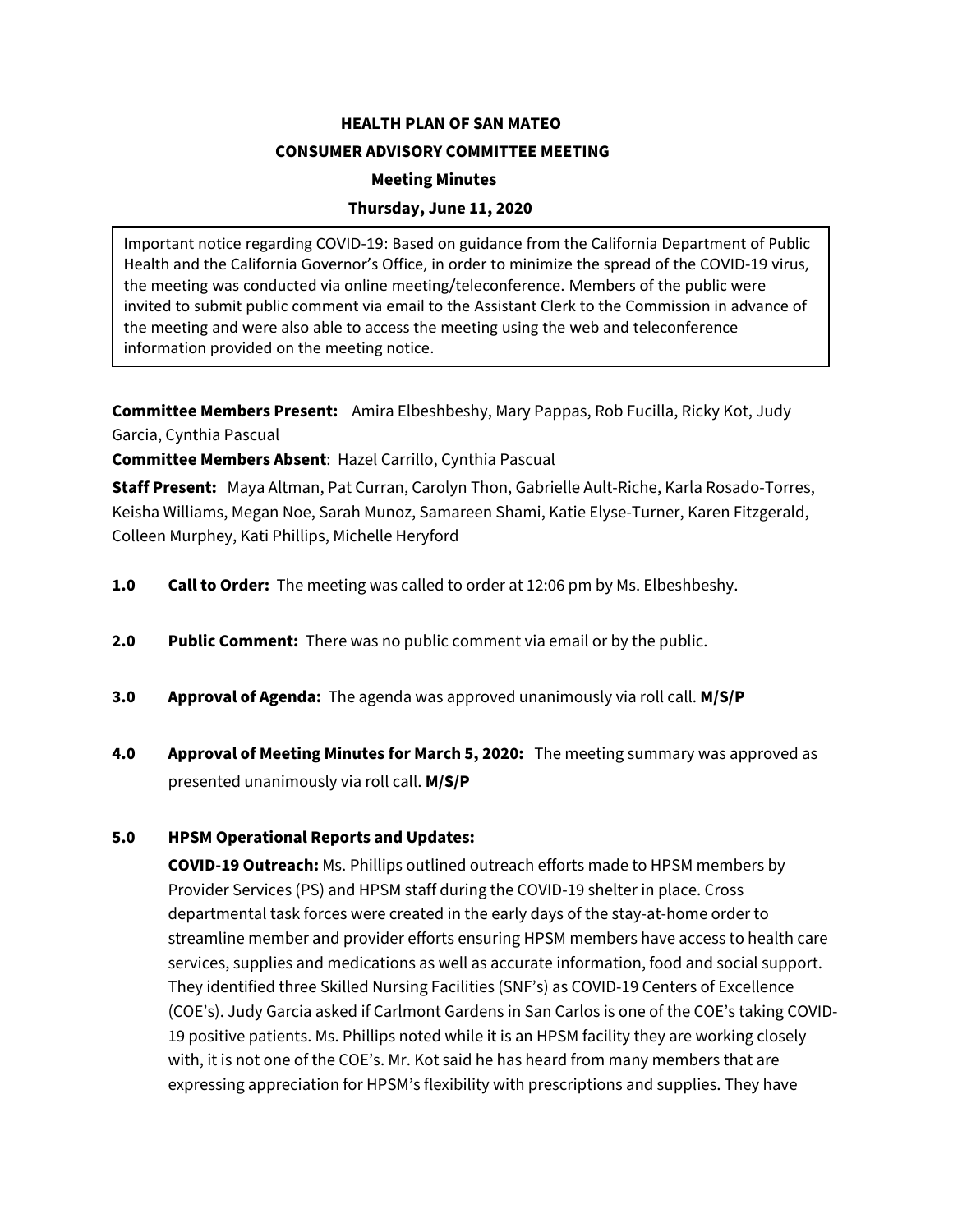remarked on the hard work HPSM is doing to ensure members' needs are met. However, he said not all members are getting the supplies they need. Incontinence supplies in particular are short. Dr. Moore interjected to say unfortunately, these problems are occurring nationwide. HPSM's Provider Services department is working on identifying suppliers. Dr. Moore added that some of the durable medical equipment (DME) providers are also having difficulties at this time.

Ms. Philips also spoke about Teledoc. This arrangement thru LA Care allows Providers to offer virtual primary care services. It is available to any member whose assigned PCP is not able to provide telemedicine. Ms. Ault-Riche noted that the Pharmacy has expanded the scripts for the medication therapy management benefit. This benefit ensures that HPSM pharmacists reach out to members to review their medication plan. They have now incorporated COVID related subjects into these conversations. The Pharmacy has also relaxed restrictions on refills, making it easier to obtain early refills and 90-day supplies. They have also publicized the fact that pharmacies are offering free delivery. Ms. Ault-Riche said one of the first things they did related to access was to leverage existing relationships with a couple of vendors to do telephonic wellness checks, focusing on older members and those with chronic conditions or disabilities. She informed the group that pregnant women, new moms and asthmatics are other risk groups for COVID that they've identified. In response they are incorporating COVID related subjects to this population when reaching out. In order to make sure that members have access to accurate information HPSM has created a microsite on the HPSM website. They then sent postcards to all members advising them of the microsite and providing them with a "cheat sheet" of important phone numbers and information about COVID as well as resources for meal deliveries and information on member eligibility. She went over the different ways they are addressing meal insecurity by expanding Mom's Meals as well as the addition of Great Plates Delivered. HPSM is also exploring a volunteer effort for grocery deliveries to members requiring it. Mr. Kot noted that the County is currently serving 1300+ meals to San Mateo County residents from approximately 60 local restaurants. This program has been extended to July 10, 2020. Ms. Ault-Riche reminded the group this effort has the added benefit of supporting local restaurants in the area, which is sorely needed at this time as well.

Finally, she went over the informal Social Outreach calls HPSM staff has been making to check in on members, reminding the committee that isolation was already an issue for many members and COVID-19 has only exacerbated it. They have also tweaked the Wider Circle program to incorporate member-to-member Buddy Calls and embarked on a "Dear Neighbor" postcard mailing campaign with the help of volunteers. Mr. Kot inquired about the frequency of the member outreach calls. Ms. Ault-Riche replied the Buddy calls are ongoing, the Social Outreach calls by HPSM staff tend to be a one-time call, due to the volume and employees bandwidth. Mr. Kot said the County has been doing something similar, reaching out bi-weekly to high risk clients as a wellness check. Ms. Ault-Riche asked to meet with him offline to hear about their efforts so as not to duplicate calls and outreach.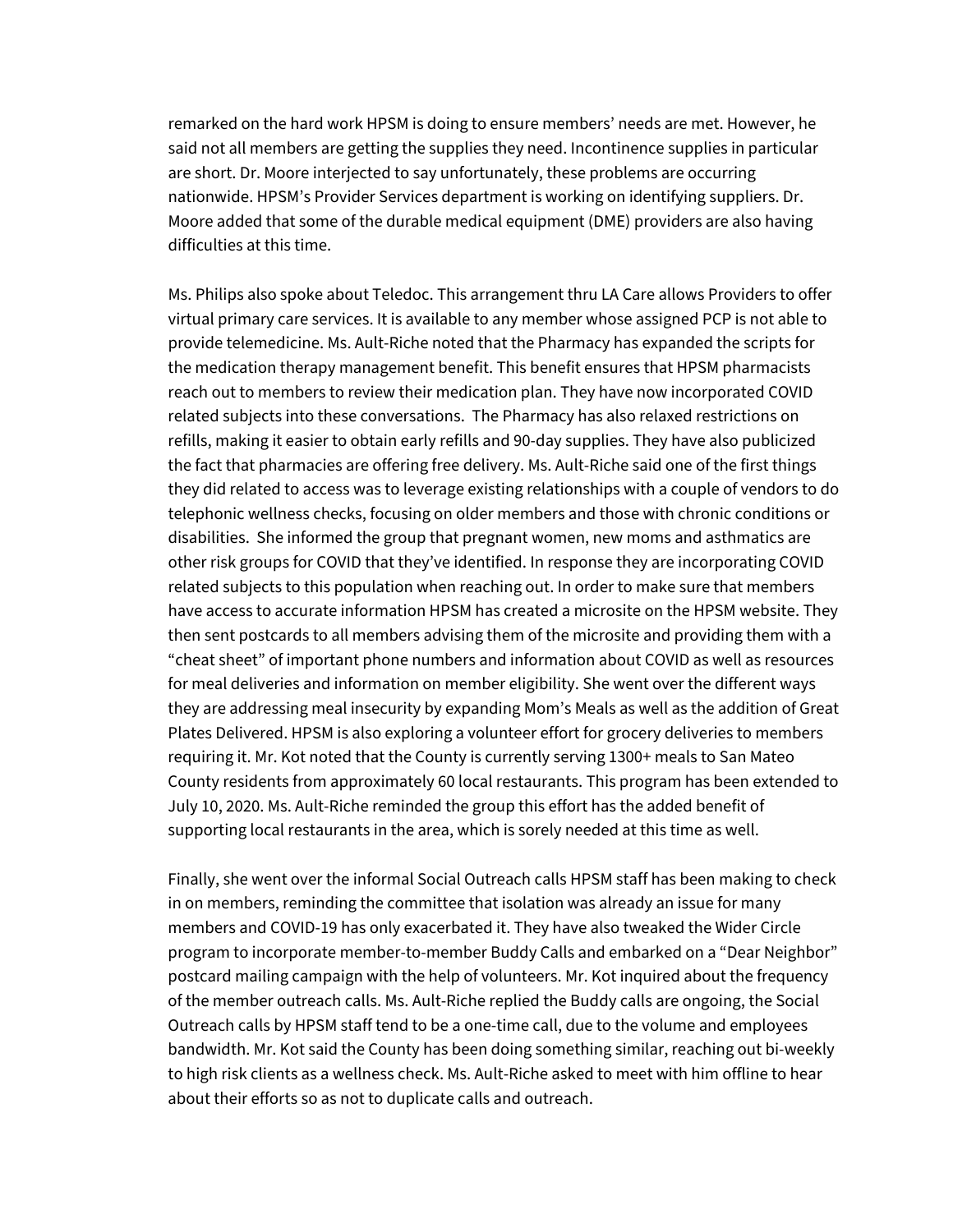**5.1.1 CEO Update:** CEO Maya Altman stated how proud she is with how everyone at HPSM has rallied during this difficult time. Particularly HPSM's response and how they reached out and put members' needs at the forefront. She is also impressed with the San Mateo counties response. She remarked that one of the more concerning issues for her is the number of COVID cases and deaths in nursing homes and assisted living care facilities. She noted the need to protect vulnerable individuals in these settings as well as the need for a comprehensive testing plan to prevent outbreaks. She also said there needs to be assurances that assisted living facilities have the resources they need to deal with a COVID outbreak. She noted there is a lot of public pressure for local officials to address this. It is such a concern that the San Mateo County Board of Supervisors is considering making an investment to ensure there is a team devoted exclusively to congregant living.

She also spoke about proposed budget cuts that are coming down the line that she is really concerned about. Particularly the ones around home and community based services that help keep members out of institutions. There are also cuts to Medi-Cal that are coming up. One positive sign is the proposal for a Long Term Care (LTC) at home benefit. She believes the reason they are offering this is because they are now realizing that congregant facilities can be a dangerous place to be. There is an urgency to provide alternatives in this area. Mr. Fucilla inquired if the deaths occurring in congregant homes are the smaller or larger houses. Ms. Altman said they tend to be occurring in medium sized homes, she hasn't seen as many at the smaller ones. She said the County has it broken down on their public health website.

**CMO Update:** Dr. Richard Moore reported an uptick in positive COVID-19 cases in the county. Not all are visibly sick, some are asymptomatic. He noted the World Health Organization (WHO) has retracted their statement that there was little risk of transmission from an asymptomatic positive patient. He reiterated that skilled nursing facilities have been hit hard with the COVID outbreak with up to 40% of US deaths from COVID-19 having taken place in nursing homes or long-term care facilities. Deaths in California nursing homes from COVID-19 more than doubled during the month of May. A total of 1,190 nursing home residents died from the disease last month alone, representing more than half of the state's coronavirusrelated deaths for the month.

Dr. Moore spoke about the coalition created of skilled nursing facilities (SNF's). They consist of administrators, medical directors, and infection preventionists representing 23 facilities, including one long term acute care hospital. Two new members of the coalition include noncontracted SNFs; The Sequoias in Portola Valley and Vista Terrace in Belmont. The goals of the coalition meetings include the sharing of best practices, discussion about problems and obstacles, learning about work around techniques (given the shortage of PPE), patient and staff COVID testing, complying with mandated reporting to CMS, CDPH, and the County, and bringing in guest experts. They have recently featured Dr. Michael Wasserman, President of the California Association of Long Term Care Medicine. Local speakers have included Dr.